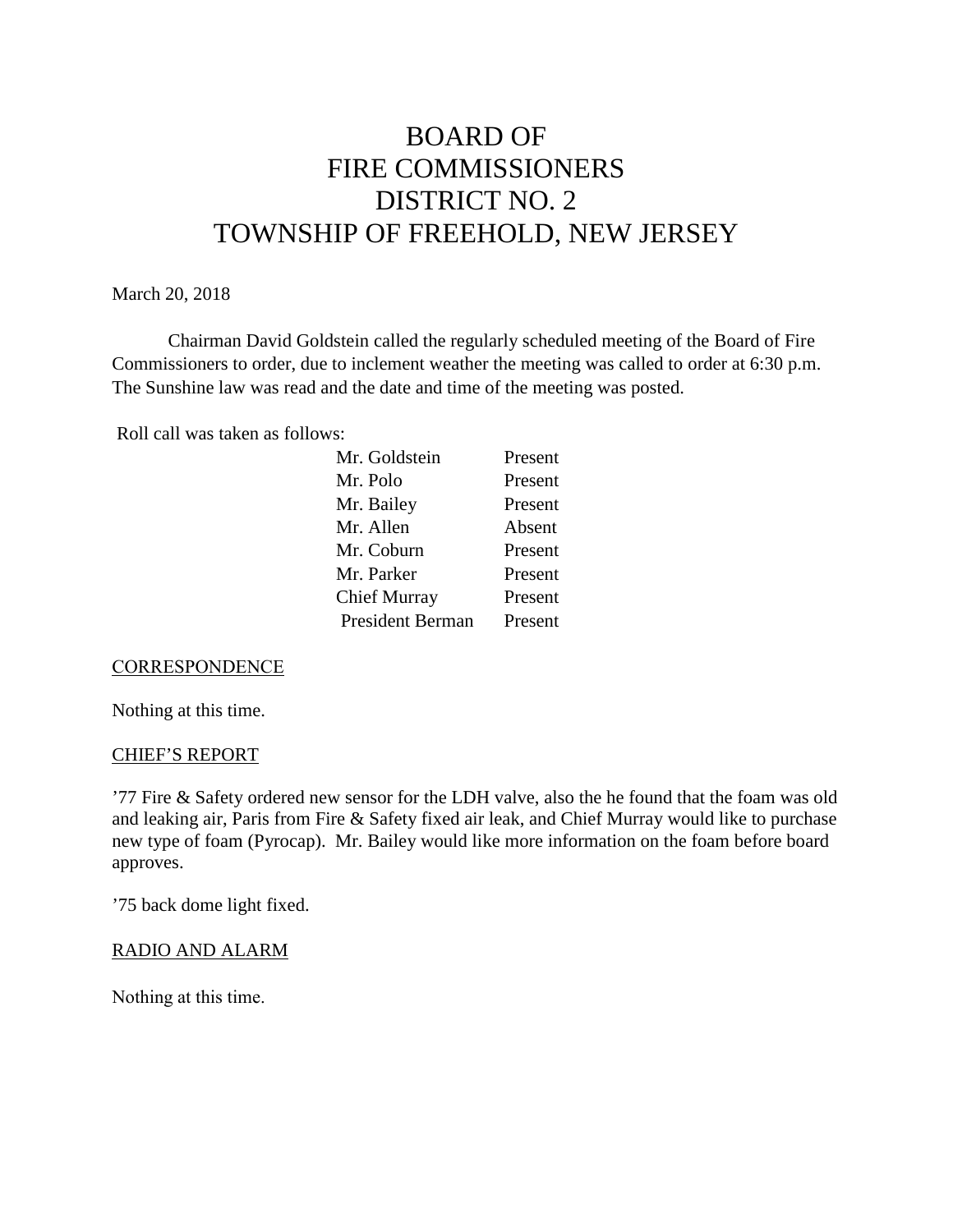# **BUILDING**

Nothing at this time.

# **INSURANCE**

Nothing at the time.

# **MAINTENANCE**

Sean O'Connor from Fire and Safety met with Mr. Bailey, Vinny Lazzara and James Taylor on March 15, 2018 to go over the old '77. They would need to take the apparatus to their facility to finish the repairs that were missed the first time it was serviced.

# NEW BUSINESS

Mr. Polo made a motion on the resolution from accountant Gerald Stankewicz for the General Fund Budget Transfer #1 Budget 2017. 2<sup>nd</sup> by Mr. Goldstein.

Mr. Polo made a motion to purchase, not to exceed \$150.00, for a plaque for Gregg Brass as a Thank you, for his years of service as a commissioner.  $2<sup>nd</sup>$  by Mr. Bailey.

# OLD BUSINESS

Chief Murray presented the new box alarms thru Spillman to the board. Once approved the plan will get submitted to Monmouth County Radio room.

# **TREASURE**

Check 10527, was cancelled on February 21, 2018 from Stewarts and Stevenson Power Product, and rewritten this month on check #10534.

| <b>Checking Account</b> |                           | \$             | 759.63         |          |  |  |
|-------------------------|---------------------------|----------------|----------------|----------|--|--|
| <b>Savings Account</b>  |                           |                | \$745,416.18   |          |  |  |
| <b>CD</b> Account       |                           |                | \$1,248,665.59 |          |  |  |
| Total                   |                           | \$2,070,044.77 |                |          |  |  |
| Check#                  |                           |                |                |          |  |  |
| 10534                   | Stewart & Stevenson Power |                |                | \$456.00 |  |  |
| 10535                   | JCP&L                     |                | \$412.09       |          |  |  |
| 10536                   | <b>NJNG</b>               |                |                | \$942.82 |  |  |
| 10537                   | Optimum                   |                | \$             | 309.40   |  |  |